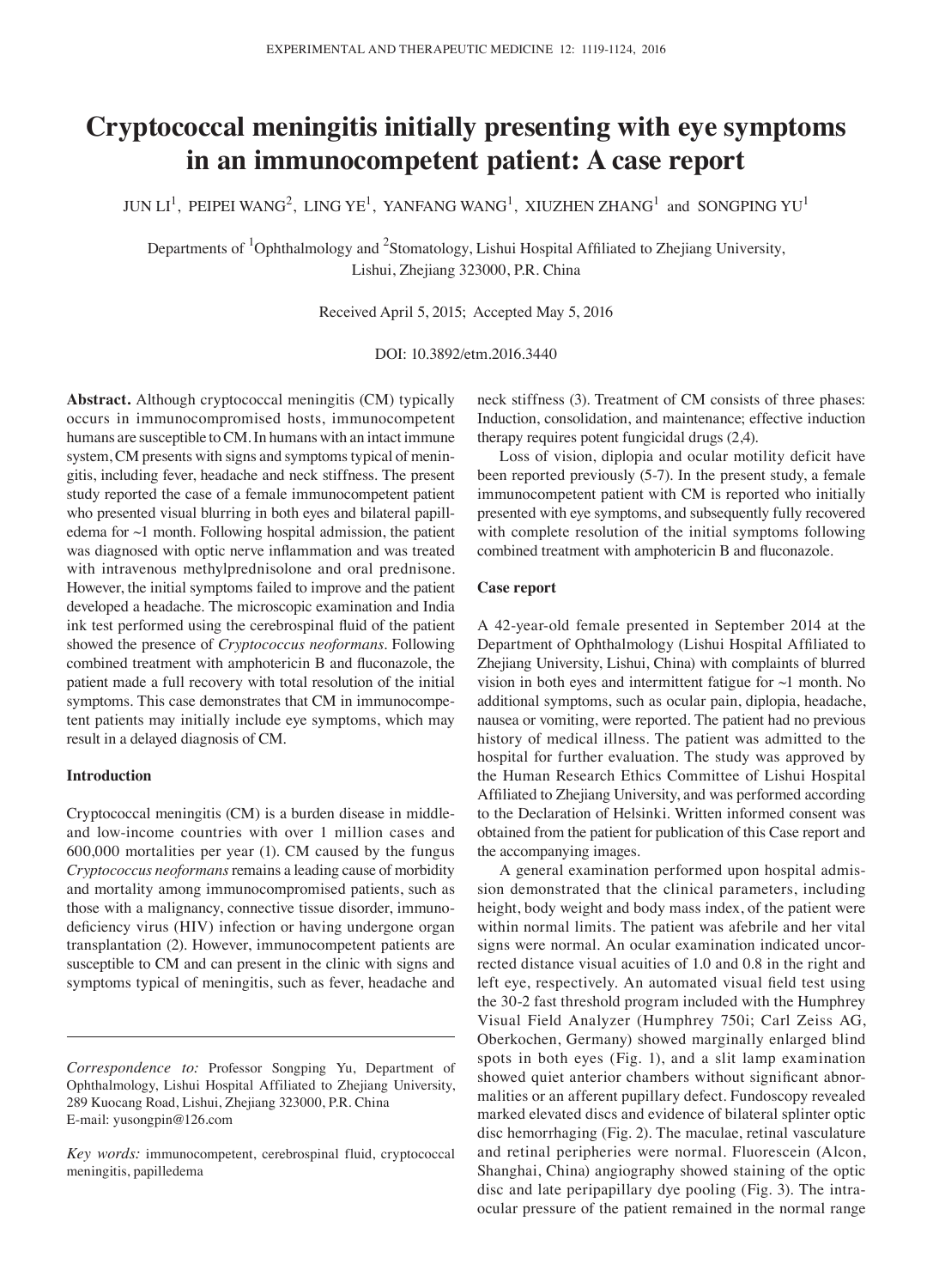## 1120 LI *et al*: CRYPTOCOCCAL MENINGITIS IN AN IMMUNOCOMPETENT PATIENT



Figure 1. The 30‑2 program of the Humphrey Visual Field Analyzer indicating slightly enlarged blind spots in the (A) left and (B) right eyes. RX, prescription of ametropia; DS, spherical power; DC, astigmatic power; MD, mean deviation; PSD, pattern standard deviation; VFI, visual field index; GHT, glaucoma hemifield test.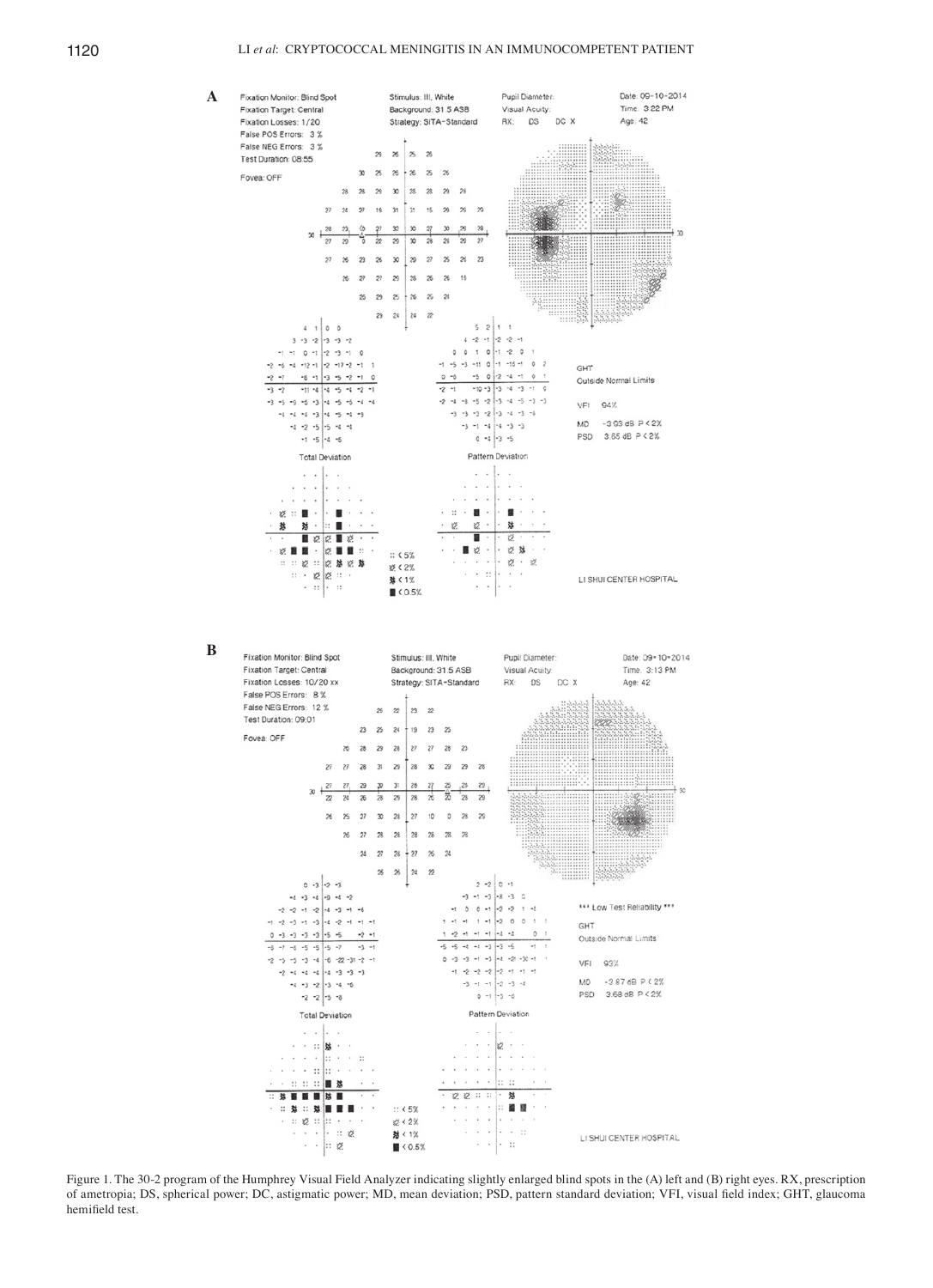

Figure 2. Fundus photographs showing (A) left and (B) right eyes with established papilledema (hyperemia, blurring of the optic disc margins, venous congestion of peripapillary vessels and peripapillary splinter hemorrhages).



Figure 3. Fundus fluorescein angiography photographs of left (upper) and right (lower) eyes showing staining of the optic disc in the (A and C) early phases of cryptococcal meningitis infection. (B and D) Peripapillary dye pooling in the late phases of infection.

(10-21 mmHg) throughout all examinations, and there was no ptosis, proptosis or chemosis. A motor and sensory examination of both eyes showed normal results, and the remainder of the neurological examination indicated the following characteristics: Clear and co-operative mentality, with normal advanced neural activity; no atrophy in the limb muscles; normal muscle tension; muscle strength grade V; positive tendon reflex of the limbs; negative bilateral Hoffmann reflex, with the bilateral Babinski reflex not being elicited; normal gait; and no ataxia. A chest X-ray (Fig. 4) and brain magnetic resonance imaging (MRI) scan (Fig. 5) showed no evident abnormalities.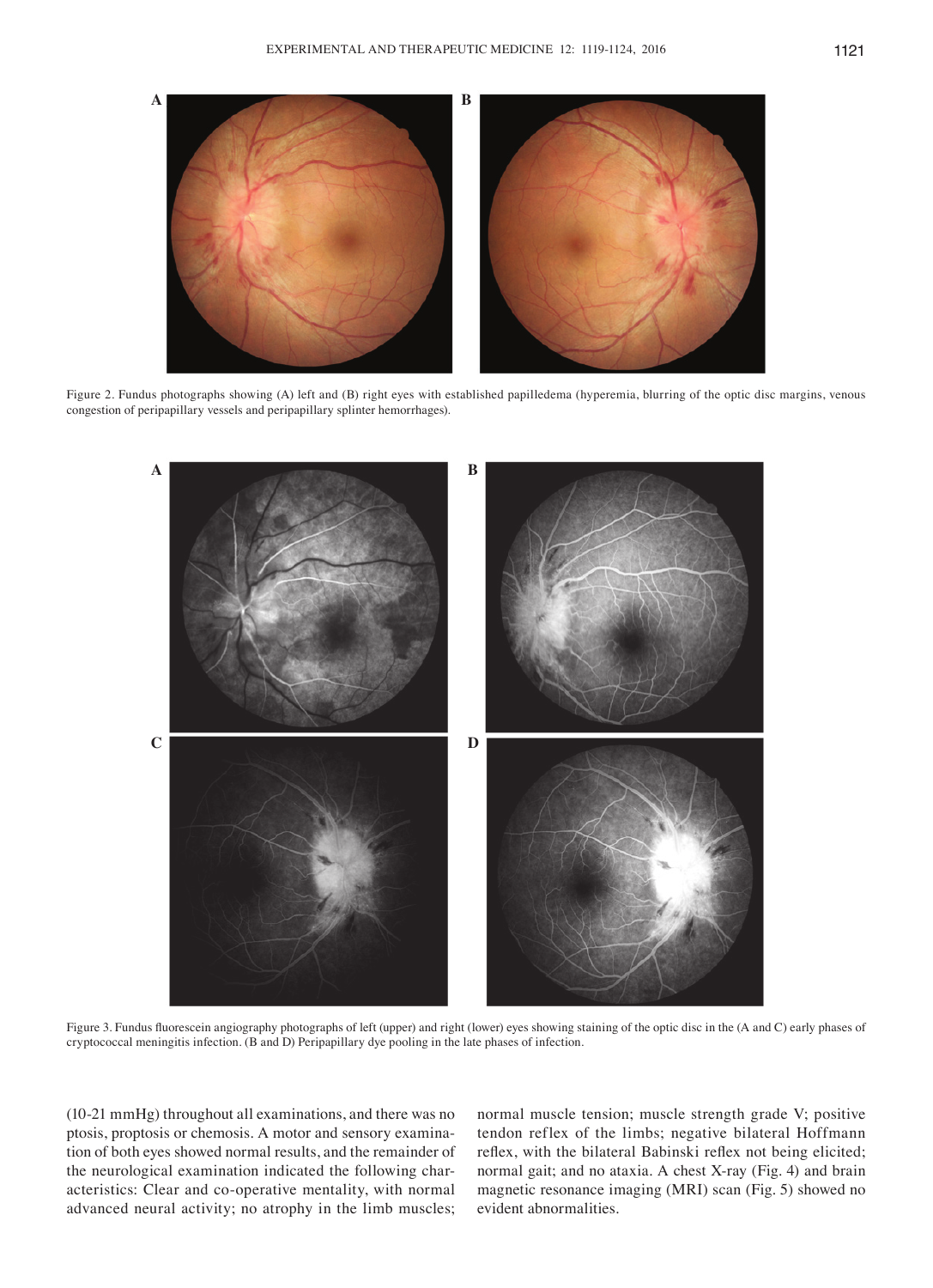

Figure 4. Chest X‑ray revealing minimal interstitial fibrosis in the upper left lung.

The patient's initial diagnosis following admission was optic nerve inflammation, and the patient was treated with intravenous (IV) methylprednisolone (1 g/day for 3 days; Pfizer, Inc., New York, NY, USA) followed by oral prednisone (1 mg/day for 11 days; Xianju Pharmaceutical Co., ltd., Taizhou, China). On day 18 following admission, the patient reported having a persistent stabbing headache, but did not display other symptoms, such as nausea, vomiting, fever, neck stiffness or confusion. It was considered that the papilledema of the patient may be secondary to a prolonged increase in intracranial pressure and infectious infiltration of the optic nerve sheath. A lumbar puncture demonstrated an opening pressure >400 mmH2O, and an analysis of cerebrospinal fluid (CSF), including cell counts, measurements of protein and glucose levels, showed a markedly elevated protein concentration (0.77 g/l; reference range, 0.2-0.4 g/l) and decreased glucose concentration (1.08 mmol/l; reference range, 2.5-0.4 mmol/l). The results of a common bacterial culture, smear and culture for acid fast bacilli in the CSF were negative; however, a microscopic examination (CX31; Olympus Corporation, Tokyo, Japan) and India ink test (Yuanmu Biological Technology Co., Ltd., Shanghai, China), performed according to the manufacturer's instructions as described in a previous study (8), showed the presence of *Cryptococcus neoformans*. The results of other laboratory tests, including an enzyme-linked immunosorbent assay for toxoplasmosis (cat. no. S20020001; Haitai Biological Pharmaceutical Co., Ltd., Zhuanghe, China), treponema pallidum hemagglutination (cat. no. NV30918; Jianlun Science and Technology Co., Ltd., Guangzhou, China) tests and an HIV antibody test (cat. no. S19990046; Zhongshan Biological Pharmaceutical Co., Ltd., Zhongshan, China) were all negative.

Based on the clinical symptoms and positive microscopic examination and India ink test results, the patient was diagnosed with CM. Following diagnosis, the patient was treated with amphotericin B (IV; 1.0 mg/kg/day; North China Pharmaceutical Co., Ltd., Shijiazhuang, China) in combination with oral fluconazole (200 mg, twice daily; Bokang Gene Science and Technology Co., Ltd., Beijing, China). Additionally,



Figure 5. Magnetic resonance imaging of the brain showing normal findings.

IV mannitol (125 ml, twice daily; Shuanghe Pharmaceutical Co., Ltd, Wuhan, China) and oral acetazolamide (200 mg, twice daily; Aoyibaoling Pharmaceutical Co., Ltd., Hangzhou, China) were administered during the early phase of drug therapy to control the elevated intracranial pressure. Following treatment for 1.5 months, the patient fully recovered her visual acuity and regained a normal optic disc. At this point, previous medications were halted and the patient began a 2-month course of mono-treatment with oral fluconazole (400 mg/day). After 2months of treatment with oral fluconazole, the results of a repeat CSF examination were negative for *Cryptococcus neoformans*, and the patient showed no evidence of disease recurrence at a 3 month follow-up visit.

### **Discussion**

Cryptococcosis, caused by *Cryptococcus neoformans*, is an important infectious disease with a worldwide presence (1,9,10). Cryptococci are encapsulated saprophytic yeasts often found in soil contaminated with avian excreta (11). Humans typically become infected by inhaling the aerosolized organisms, following which the infection can be asymptomatic or limited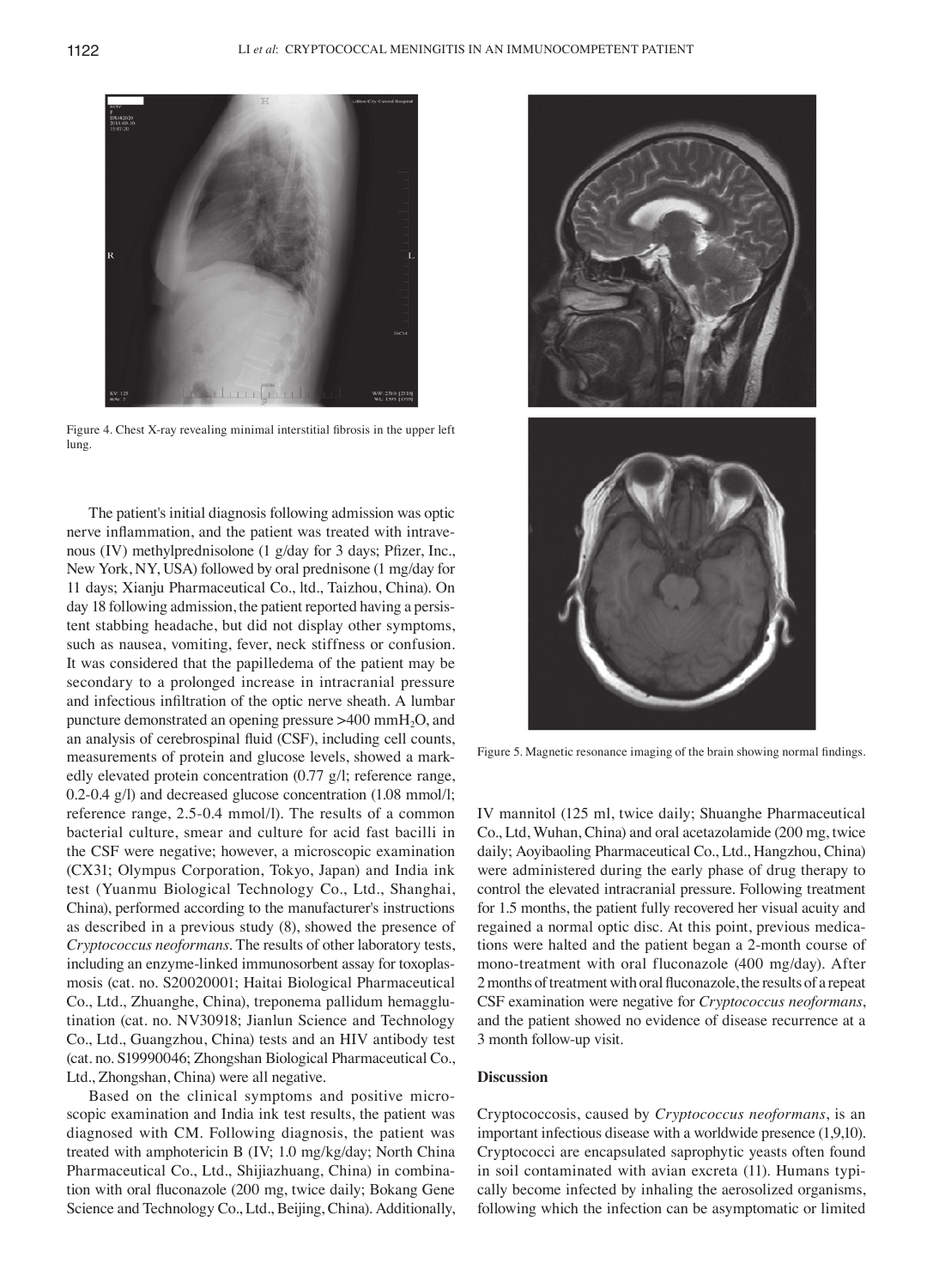to the lungs (11,12); however, the infection can later spread hematogenously to other areas of the body, in particular to the meninges (3).

Compared with its presence in immunocompetent patients, Cryptococcosis is more common in immunocompromised patients, including those with impaired cell-mediated immunity (13). Such impaired patients include those with a malignancy, connective tissue disorder, HIV infection or those who have undergone organ transplantation (2,14). However, previous studies have shown that a number of patients infected with Cryptococcosis are immunocompetent (6,15-17). CM causes morbidity and mortality worldwide, particularly in patients with impaired cell-mediated immunity; however, the clinical outcomes in immunocompetent patients are more favorable.

The initial clinical manifestations of a CM infection are highly variable. In non-immunocompromised patients, CM typically presents with signs and symptoms associated with meningitis, such as a fever, headache and neck stiffness (3,18). Additionally, cranial neuropathies and ophthalmoplegia are common complications in patients with CM(5,6,16,19). However, primary bilateral blurred vision without any accompanying symptoms is a rare initial presentation of a cryptococcal infection. In the current case, the only abnormalities of the patient upon presentation consisted of decreased uncorrected distance visual acuity in both eyes and bilateral papilledema, which was present for ~1 month. Other common signs and symptoms that could be attributed to intracranial pressure, such as headache, confusion, nausea and vomiting, were absent upon admission. Such a presentation may result in the delayed diagnosis of a brain disease.

A satisfactory evaluation for CM requires a lumbar puncture with measurement of the opening pressure, and subsequent CSF analysis, including measurements of protein and glucose expression levels. In addition, India ink staining, a fungal culture and cryptococcal antigen tests should be performed (20). A definitive diagnosis of CM requires visualizing the fungus in CSF using the India ink test, positive CSF latex agglutination assay results or CSF culture results positive for *Cryptococcus neoformans* (21). In the present case, CM was diagnosed based on results of the India ink test, which, according to previous reports, has a sensitivity of 75-85%. Additionally, increased protein expression levels and decreased glucose expression levels in CSF may indicate the presence of a more severe inflammation, which is concordant with the results in the present study. Imaging tests may also provide information useful for diagnosing CM. For example, a communicating hydrocephalus may occur early in a CM infection due to acute meningeal exudate, and can also occur in a late-stage infection due to the presence of meningeal adhesions (22). However, in the present case, the cranial MRI scan of the patient upon hospital admission was normal, and showed no evidence of cranial infection or increased intracranial pressure.

The optimal treatment regimen and duration for a *Cryptococcosis* infection in non‑HIV‑infected patients remains largely unknown (23). Current recommendations are derived from previous clinical experience with HIV‑infected individuals, but are not supported with evidence obtained from large randomized controlled clinical trials. In the current study, the patient was treated with amphotericin B (IV; 1.0 mg/kg/day) administered in conjunction with fluconazole

(oral; 400 mg/day). It has been reported that using a dose of amphotericin B (0.7-1 mg/kg/day) may result in a slightly lower mortality rate (24).

In conclusion, the present study demonstrates that eye symptoms may constitute the initial presentation of CM in an immunocompetent patient, and such symptoms can lead to its delayed diagnosis. CM should be suspected in any cases of decreased visual acuity of unknown origin accompanied with unexplained bilateral papilledema in patients with or without a compromised immune system.

### **References**

- 1. Park BJ, Wannemuehler KA, Marston BJ, Govender N, Pappas PG and Chiller TM: Estimation of the current global burden of cryptococcal meningitis among persons living with HIV/AIDS. AIDS 23: 525-530, 2009.
- 2. Sloan DJ and Parris V: Cryptococcal meningitis: Epidemiology and
- 3. Chen SC, Slavin MA, Heath CH, Playford EG, Byth K, Marriott D, Kidd SE, Bak N, Currie B, Hajkowicz K, *et al*; Australia and New Zealand Mycoses Interest Group (ANZMIG)‑Cryptococcus Study: Clinical manifestations of *Cryptococcus gattii* infection: Determinants of neurological sequelae and death. Clin Infect Dis 55: 789-798, 2012.
- 4. Pappalardo MC, Szeszs MW, Martins MA, Baceti LB, Bonfietti LX, Purisco SU, Baez AA and Melhem MS: Susceptibility of clinical isolates of Cryptococcus neoformans to amphotericin B using time-kill methodology. Diagn Microbiol Infect Dis 64: 146-151, 2009.
- 5. Muslikhan Y, Hitam WH, Ishak SR, Mohtar I and Takaran J: Cryptococcus meningitis in an immunocompetent teenage boy presented early with diplopia. Int J Ophthalmol 3: 92-94, 2010.
- 6. Liyanage DS, Pathberiya LP, Gooneratne IK, Caldera MH, Perera PW and Gamage R: Cryptococcal meningitis presenting with bilateral complete ophthalmoplegia: A case report. BMC Res Notes 7: 328, 2014.
- 7. Moodley A, Rae W, Bhigjee A, Connolly C, Devparsad N, Michowicz A, Harrison T and Loyse A: Early clinical and subclinical visual evoked potential and Humphrey's visual field defects in cryptococcal meningitis. PloS One 7: e52895, 2012.
- 8. Saha DC, Xess I and Jain N: Evaluation of conventional & serological methods for rapid diagnosis of cryptococcosis. Indian J Med Res 127: 483-488, 2008.
- 9. Leal AL, Faganello J, Fuentefria AM, Boldo JT, Bassanesi MC and Vainstein MH: Epidemiological profile of cryptococcal meningitis patients in Rio Grande do Sul, Brazil. Mycopathologia 166: 71‑75, 2008.
- 10. Pyrgos V, Seitz AE, Steiner CA, Prevots DR and Williamson PR: Epidemiology of cryptococcal meningitis in the US: 1997-2009. PloS One 8: e56269, 2013.
- 11. Perfect JR and Casadevall A: Cryptococcosis. Infecti Dis Clin North Am 16: 837-874, 2002.
- 12. Corti M, Solari R, Cangelosi D, Domínguez C, Yampolsky C, Negroni R, Arechavala A and Schtirbu R: Sudden blindness due to bilateral optic neuropathy associated with cryptococcal meningitis in an AIDS patient. Rev Iberoam Micol 27: 207-209, 2010.
- 13. Schimpff SC and Bennett JE: Abnormalities in cell-mediated immunity in patients with Cryptococcus neoformans infection. J Allergy Clin Immunol 55: 430-441, 1975.
- 14. Gonzalez-Duarte A, Saniger-Alba Mdel M and Higuera-Calleja J: Cryptococcal meningitis in HIV‑negative patients with systemic connective tissue diseases. Neurol Res 37: 283-287, 2015.
- 15. Louro R, Ferreira R, Pinheiro C, Parada H, Faria D and Monteiro E: Fungal meningitis in an immunocompetent patient. Clin Drug
- 16. Portelinha J, Passarinho MP, Almeida AC and Costa JM: Bilateral optic neuropathy associated with cryptococcal meningitis in an immunocompetent patient. BMJ Case Rep 2014: pii, 2014.
- 17. Saigal G, Post MJ, Lolayekar S and Murtaza A: Unusual presentation of central nervous system cryptococcal infection in an immunocompetent patient. AJNR. Am J Neuroradiol 26: 2522-2526, 2005.
- 18. McMullan BJ, Sorrell TC and Chen SC: Cryptococcus gattii infections: Contemporary aspects of epidemiology, clinical manifestations and management of infection. Future Microbiol 8: 1613-1631, 2013.